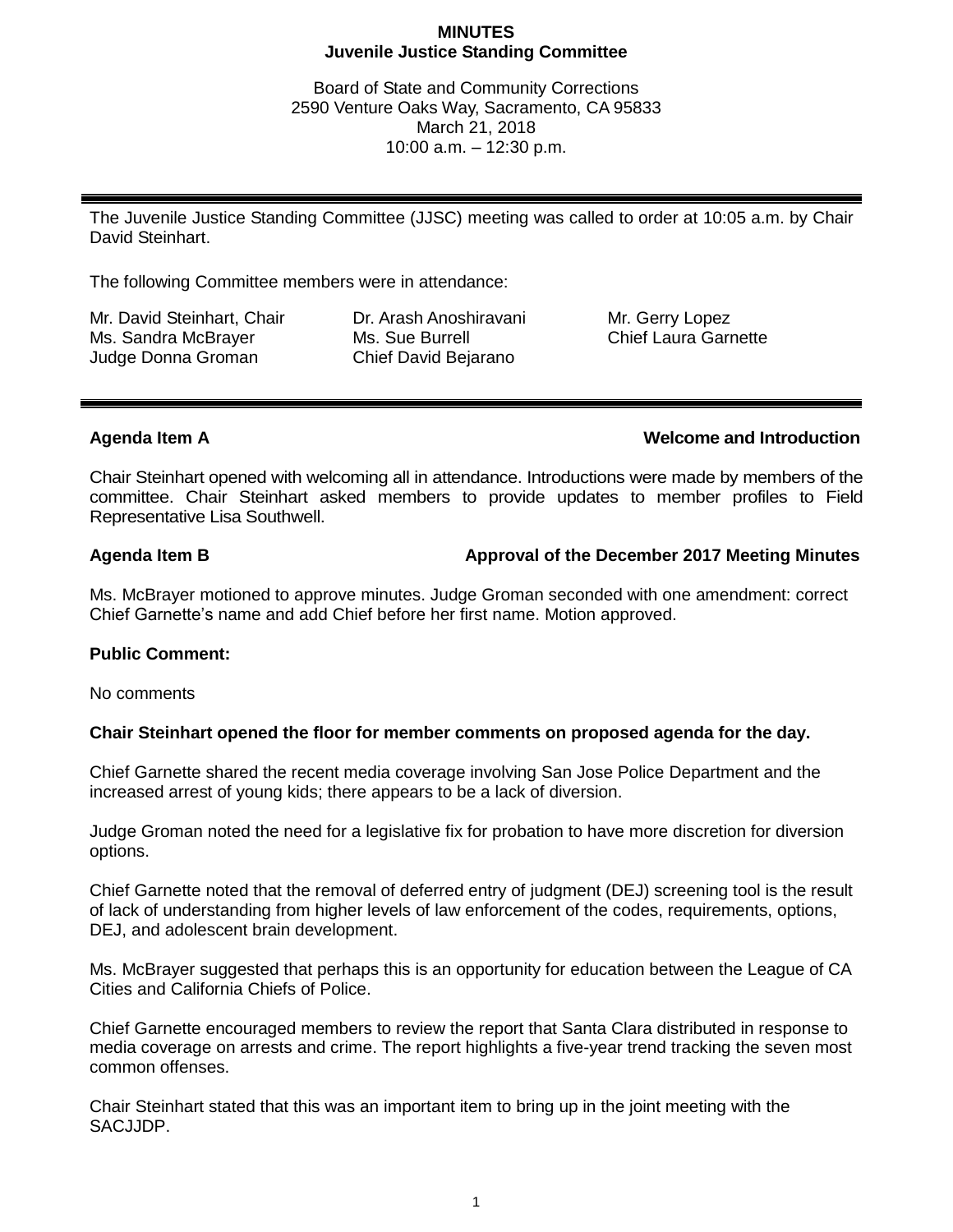Mr. Lopez shared that the that there is a growing disillusion among law enforcement and people in the community that the juvenile justice system isn't working, despite the decreases in arrests and detentions. There is a belief that the system is a revolving door and everyone gets diverted or let go. Focusing on recidivism isn't always helpful; there must be a system in which youth can be held accountable in a developmentally appropriate way and learn from past actions.

Mr. Steinhart responded that nationwide, there are backlashes from detention reform. When an incident or rash of crimes threaten to undo reform, we must not get discouraged and be ready to work administratively through policymakers.

Ms. Burrell noted that we need to develop the notion of accountability further; youth should be held accountable, but they don't need to be locked up.

Judge Groman shared a concern that after school shootings, more resource and police officers on school campuses will lead to more arrests and criminalization of youth.

Ms. McBrayer shared hope that the BSCC juvenile committees can be proactive and help create concrete strategies and a workplan that will tackle the misconceptions, data issues, and language. Chief Garnette echoed this sentiment, noting that the committees must be intentional. All stakeholders must be engaged to increase understanding of youth development.

Mr. Bejarano noted that Cal Chiefs have been proactive in last few years by forming working committees to try to come up with next steps; going through Cal Chiefs would be a good way to reach out to every chief in the state.

# **Agenda Item C Update on Juvenile Justice Legislation and Budget Proposals**

Chair Steinhart provided an update on proposed legislation as outlined in the 3.2.18 Commonweal report.

Governor's Budget Proposal outlines two Division of Juvenile Justice proposals, one to raise the age of retention from 23 to 25, and the young adult pilot program, modeled on SB 1004. Both proposals have broad support. The BSCC will be tasked with monitoring the young adult pilot program in DJJ.

Ms. Ganter provided an update on the SB 1004 transitional age youth pilot program. All but one county is up and running; there are currently 20 youth, statewide, participating. Data collection on programs has just begun, and results will be included in a legislative report. The program is set to sunset in 2020.

SB 1106, introduced this session, will add Ventura County as a participant and extend the program until 2022. Members requested an update and an opportunity to provide feedback at a future meeting.

Mr. Steinhart reported that he is engaged in an effort to persuade the Assembly and Senate Budget subcommittees to adopt language requiring the Department of Justice to produce a plan to replace the DOJ/JCPSS juvenile justice data system, as recommended by Juvenile Justice Data Working **Group** 

Mr. Steinhart reminded members about the recent publication of the AB 1998 report and asked if there was input about how to provide technical assistance in this area. Members of the public have requested that the report be widely distributed. BSCC staff will be placing the report on the BSCC website and distributing where appropriate.